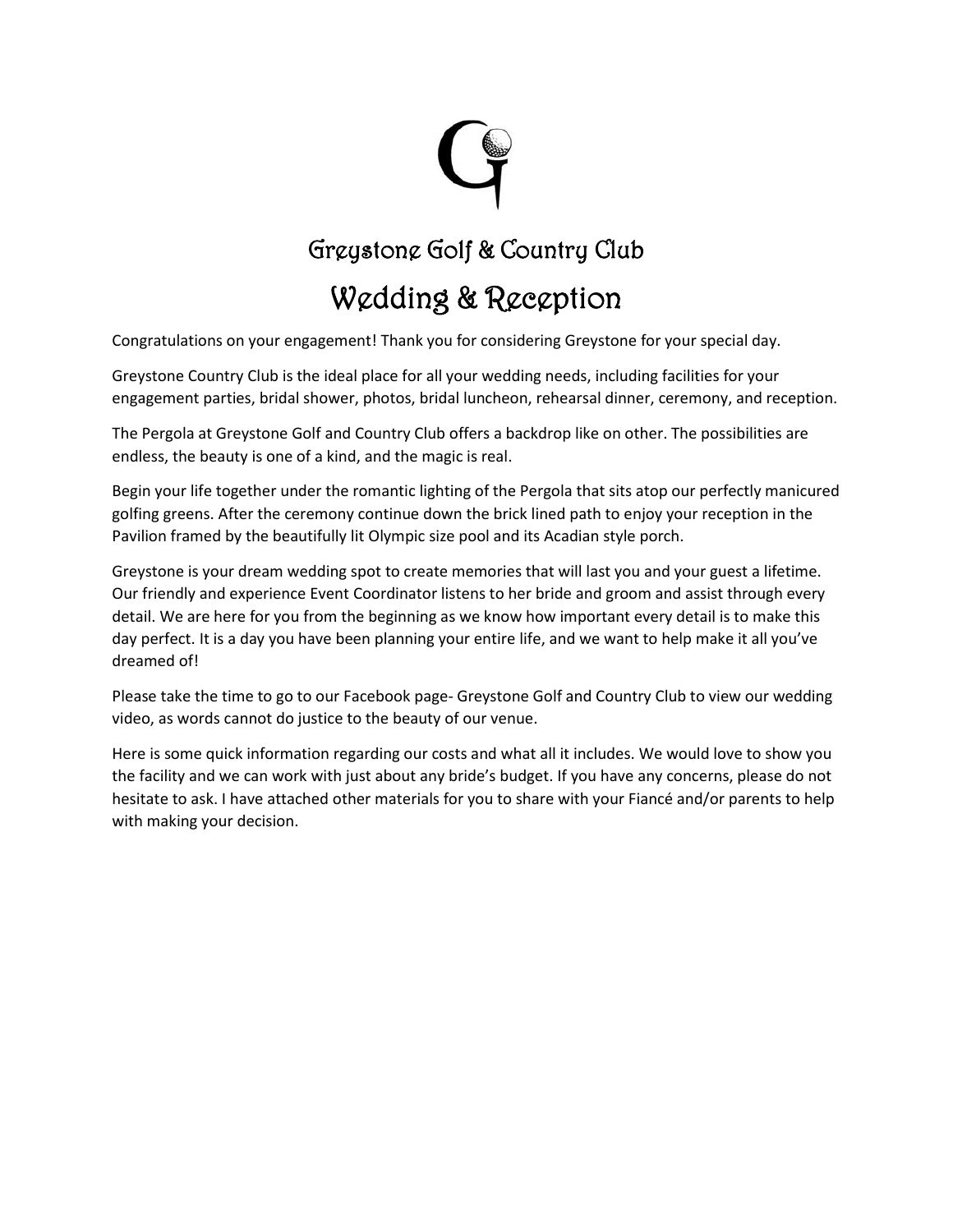### Wedding Venue Pricing:

#### Bronze Package:

#### **Pavilion, Middle Room, Bridal Room, Grooms Room**

#### **and all adjacent outside porch and pool areas \$3000**

(3 hour set up, 1 hour ceremony, 3 hour reception, 1 hour break down)

#### **Included:**

- Layout and set up of tables, 200 chairs, white linen, and chair covers.
- A basic timeline template will be given to bride.
	- o We will ensure that the timeline goes according to plan unless bride specifies things to change.
- Professional advice will be given to the bride.
- Wedding Coordinator to conduct a 1 hour rehearsal for ceremonies (subject to change upon availability) beginning by 5:30 p.m. or earlier.
- A private dining table in bridal suite for the couple to have a special first meal before entering the reception with all their guest.
- Event Coordinator will arrive two hours prior
- Clients will be responsible for bringing their décor and setting it up.

#### Silver Package:

#### **Pavilion, Gazebo, Middle Room, Bridal Room, Grooms Room \$4000**

(4 hour set up, 1 hour ceremony, 4 hour reception, 1 hour break down)

#### **Included:**

- Layout and set up of tables, 200 chairs, white linen, and chair covers.
- A basic timeline template will be given to bride.

O We will ensure that the timeline goes according to plan unless bride specifies things to change.

• Professional advice will be given to the bride.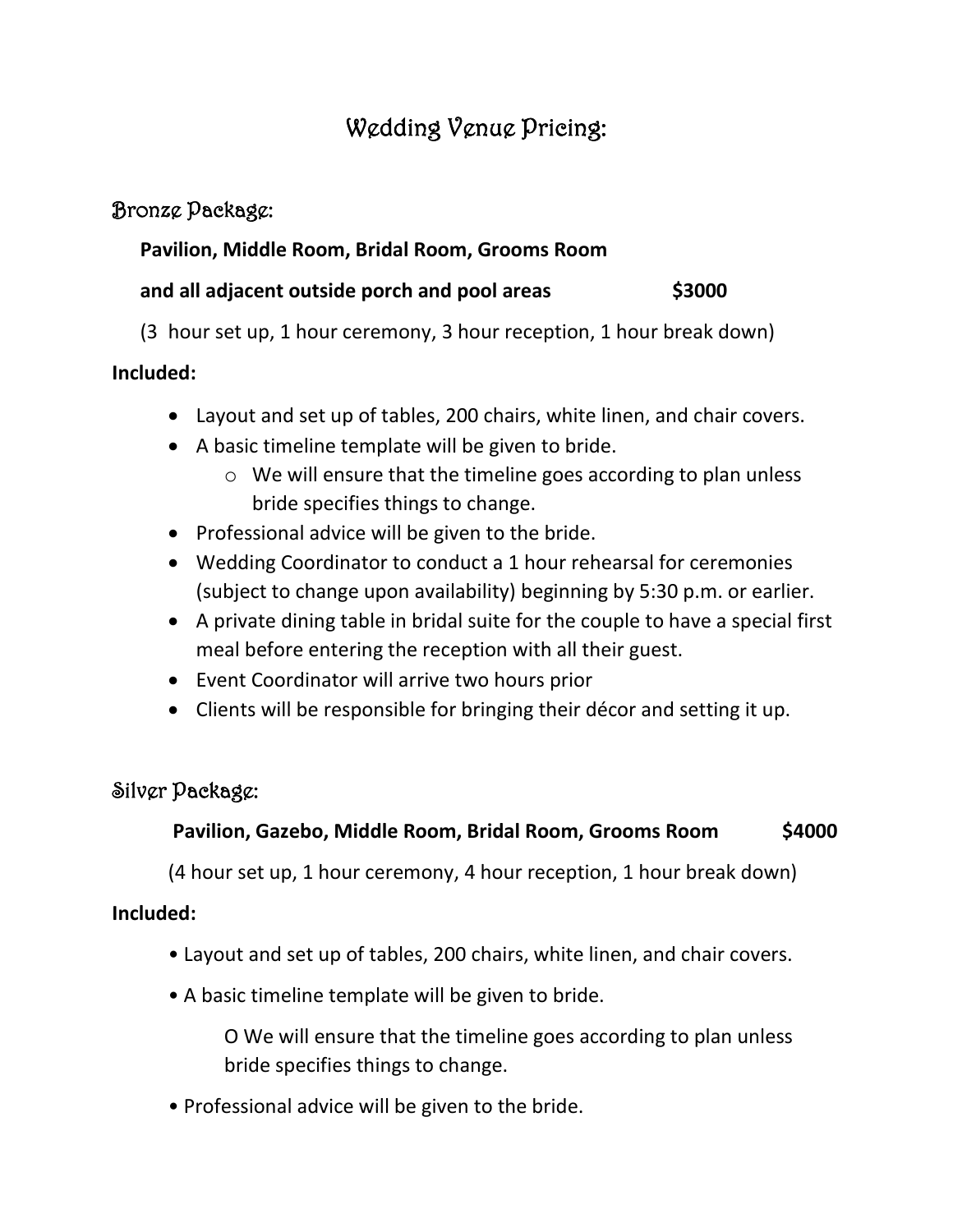• Wedding Coordinator to conduct a 1 hour rehearsal for ceremonies (subject to change upon availability) beginning by 5:30 p.m. or earlier.

• A private dining table in bridal suite for the couple to have a special first meal before entering the reception with all their guest.

- Event Coordinator will arrive two hours prior
- Clients will be responsible for bringing their décor and setting it up.

#### Gold Package:

**Pavilion, Gazebo, Middle Room, Bridal Room, Grooms Room \$6000**

(Access all day)

#### **Included:**

- Layout and set up of tables, 200 chairs, white linen, and chair covers.
- Lunch for the wedding party, soft drinks, tea, and mimosa bar.
- A basic timeline template will be given to bride.

O We will ensure that the timeline goes according to plan unless bride specifies things to change.

• Professional advice will be given to the bride.

• Wedding Coordinator to conduct a 1 hour rehearsal for ceremonies (subject to change upon availability) beginning by 5:30 p.m. or earlier.

• A private dining table in bridal suite for the couple to have a special first meal before entering the reception with all their guest.

- Event Coordinator will arrive two hours prior
- Clients will be responsible for bringing their décor and setting it up.